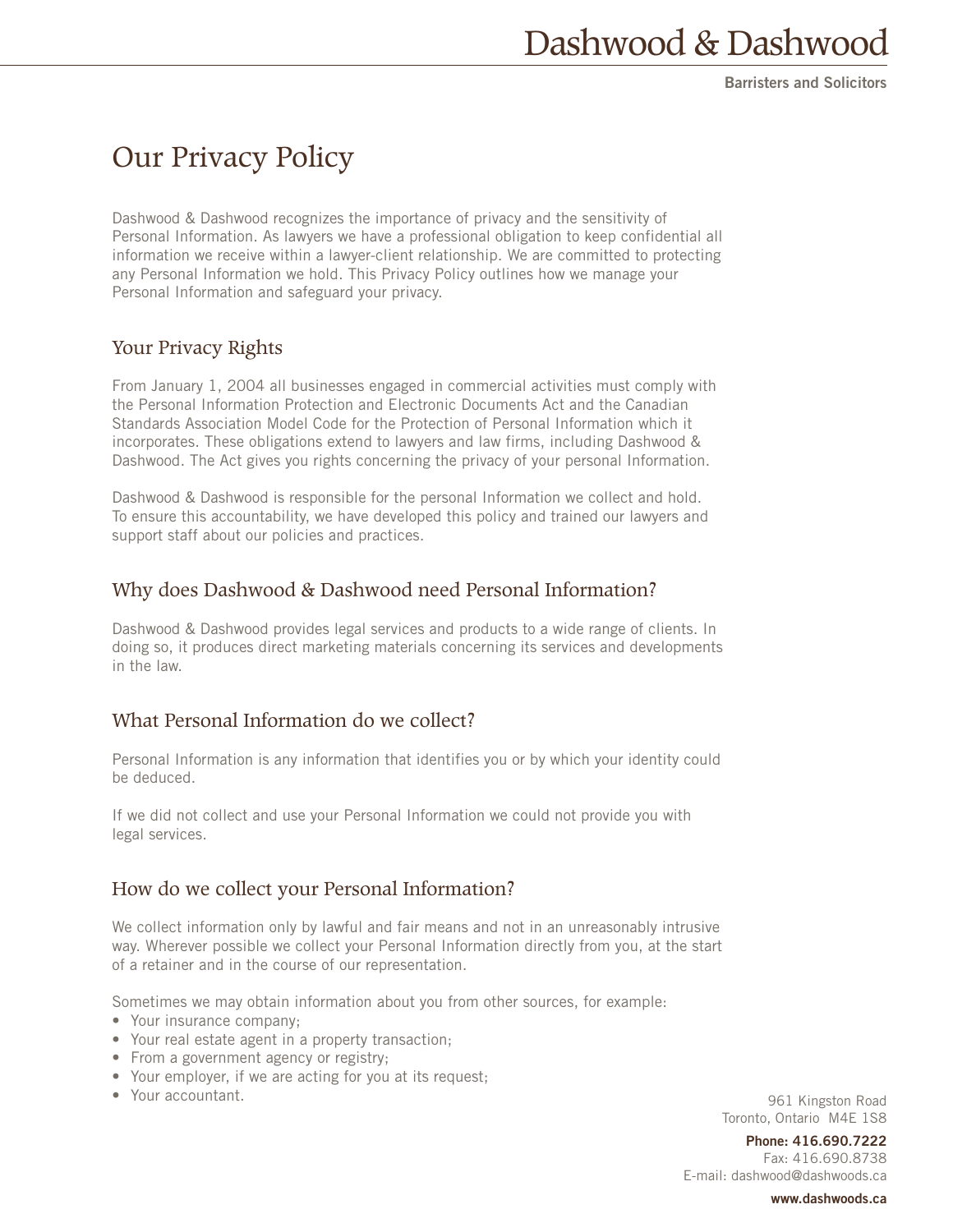#### Consent

In most cases we shall ask you to specifically consent if we collect, use or disclose your Personal Information. Normally, we ask for your consent in writing but in some circumstances we may accept your oral consent. Sometimes your consent may be implied through your conduct with us.

## Use of your Personal Information

We use your Personal Information to provide legal advice and services to you, to administer client (time and billing databases) and to include you in any direct marketing activities.

If you tell us that you no longer wish to receive information about our services, or about new developments in the law, we will not send any further material.

Dashwood & Dashwood does not disclose your Personal Information to any third-party to enable them to market their products and services. For example, we do not provide our client mailing lists to other law firms.

# Disclosure of your Personal Information

Under certain circumstances, Dashwood & Dashwood will disclose your Personal Information:

- Lawyers' Professional Indemnity Company (LawPRO)
- When we are required or authorized by law to do so, for example if a court issues a subpoena;
- When the legal services we are providing to you require us to give your information to third parties (for example a lender in a real estate mortgage transaction) your consent will be implied unless you tell us otherwise;
- Where it is necessary to establish or collect fees;
- If we engage a third party to provide administrative services to us (like computer backup services or archival file storage) and the third party is bound by our privacy policy;
- If we engage expert witnesses on your behalf;
- If we retain other law firms to other jurisdictions on your behalf;
- If the information is already publicly known.

# Updating your Personal Information

Since we use your Personal Information to provide legal services to you, it is important that the information be accurate and up-to-date.

If during the course of the retainer any of your information changes, please inform us so that we can make any necessary changes.

> 961 Kingston Road Toronto, Ontario M4E 1S8

**Phone: 416.690.7222** Fax: 416.690.8738 E-mail: dashwood@dashwoods.ca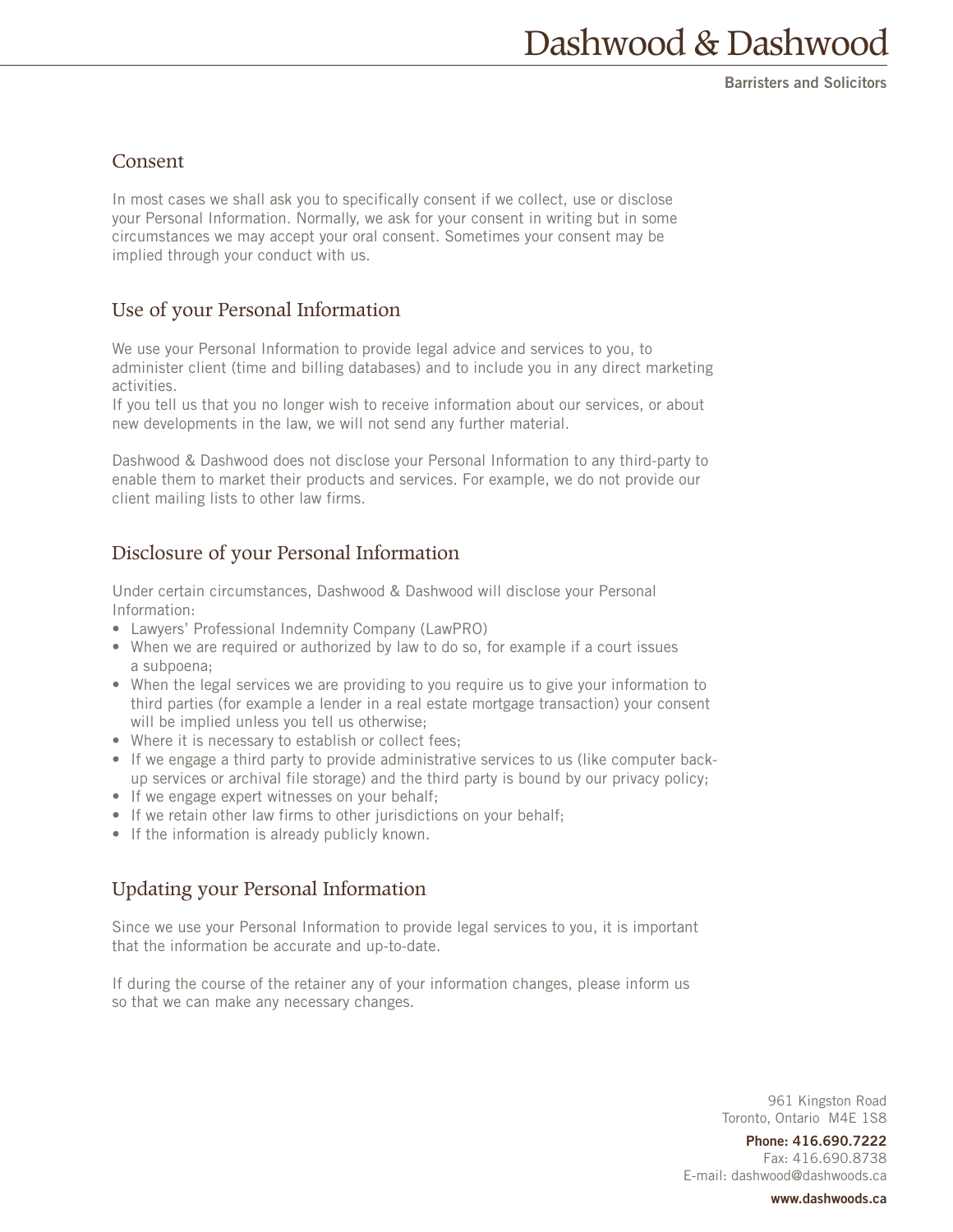## Is my Personal Information secure?

Dashwood & Dashwood takes all reasonable precautions to ensure that your Personal Information is kept safe from loss, unauthorized access, modification or disclosure. Amongst the steps taken to protect your information are:

- Premises security;
- Restricted file access to Personal Information;
- Deployed technological safeguards like security software and firewalls to prevent hacking or unauthorized computer access;
- Internal password and security policies.

#### Access to your Personal Information

You may ask for access to any Personal Information we hold about you.

Summary information is available on request. More detailed requests which require archive or other retrieval costs may be subject to your normal professional and disbursement fees.

#### Correcting errors

If Dashwood & Dashwood hold information about you and you can establish that it is not accurate, complete and up-to-date, Dashwood & Dashwood will take reasonable steps to correct it.

## Can I be denied access to my Personal Information?

Your rights to access your Personal Information are not absolute.

We may deny access when:

- Denial of access is required or authorized by law (for example where a record containing Personal Information about you is subject to a claim of legal professional privilege by one of our clients);
- Information relates to existing or anticipated legal proceedings against you;
- When granting you access would have un unreasonable impact on other people's privacy;
- When to do so would prejudice negotiations with you;
- To protect our firm's rights and property;
- Where the request is frivolous or vexatious.

If we deny your request for access to, or refuse a request to correct information, we shall explain why.

Dashwood & Dashwood does not use your Social Insurance Number as a way of identifying or organizing the information we hold upon you.

> 961 Kingston Road Toronto, Ontario M4E 1S8

**Phone: 416.690.7222** Fax: 416.690.8738 E-mail: dashwood@dashwoods.ca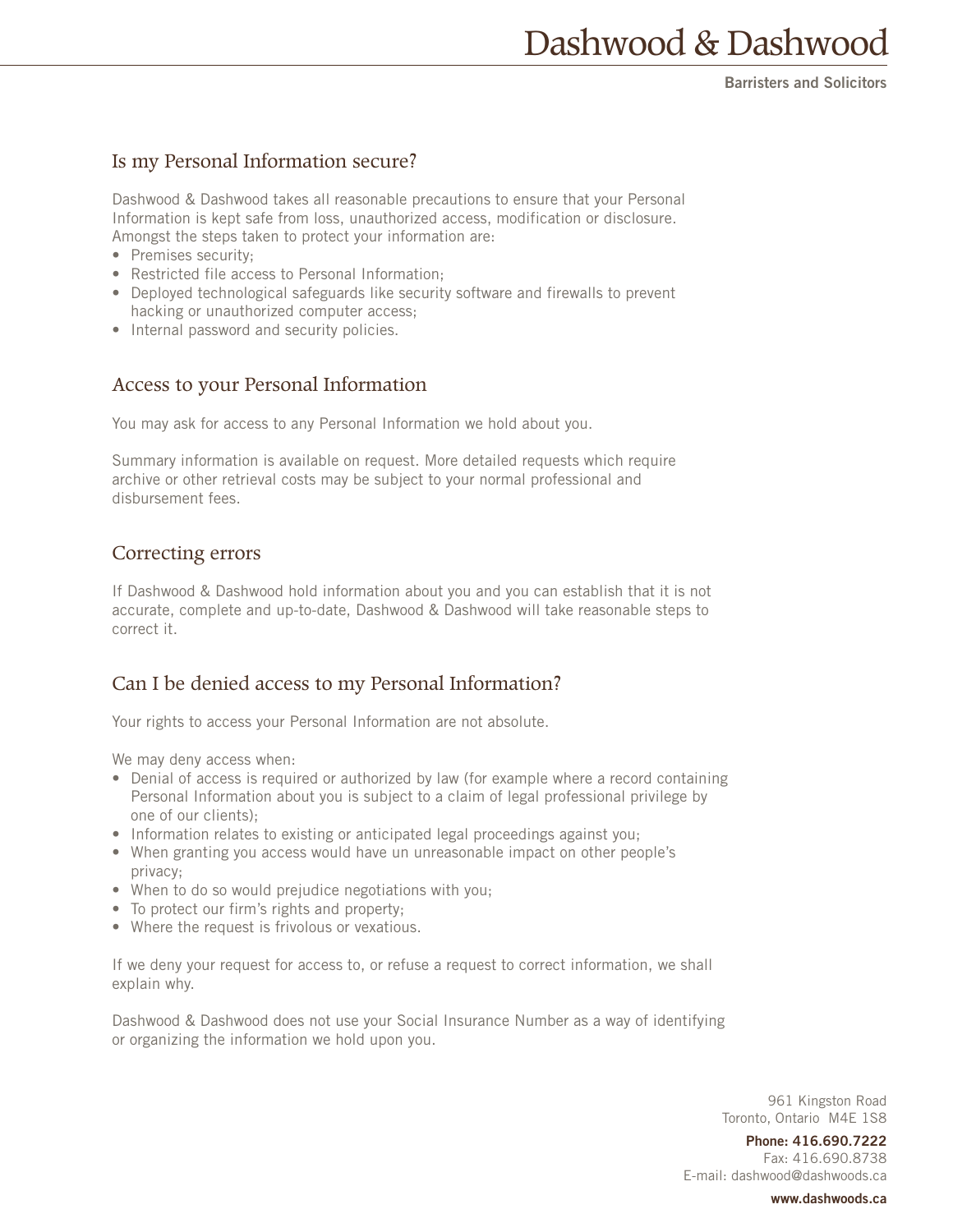## Can I request anonymity?

Whenever it is legal and practicable, we may offer the opportunity to deal with general inquiries without providing your name (for example, by accessing general information on our website). The Proceeds of Crime (Money Laundering) and Terrorist Financing Act requires us to confirm the identity of all new clients. It may also require us to disclose information to FINTRAC in relation to certain large cash transactions.

#### Credit Bureau

To help us make credit decisions about clients, prevent fraud, check the identity of new clients and prevent money-laundering, we may, on occasion, request information about you from the files of consumer reporting agencies.

#### Communicating with us

You should be aware that e-mail is not a 100% secure medium, and you should be aware of this when contacting us to send personal or confidential information.

# Changes to this Privacy Policy

Since Dashwood & Dashwood regularly review all of its policies and procedures, we may change our Privacy Policy from time-to-time.

#### Requests for access

If you have any questions, or wish to access your Personal Information, please write to our Privacy Contact, Jennifer McDonald, at:

961 Kingston Road Toronto, Ontario M4E 1S8

416-690-7222

If you are not satisfied with our response, the Privacy Commissioner of Canada can be reached at:

112 Kent Street Ottawa, Ontario K1A 1H3

1-800-282-1376

961 Kingston Road Toronto, Ontario M4E 1S8

**Phone: 416.690.7222** Fax: 416.690.8738 E-mail: dashwood@dashwoods.ca